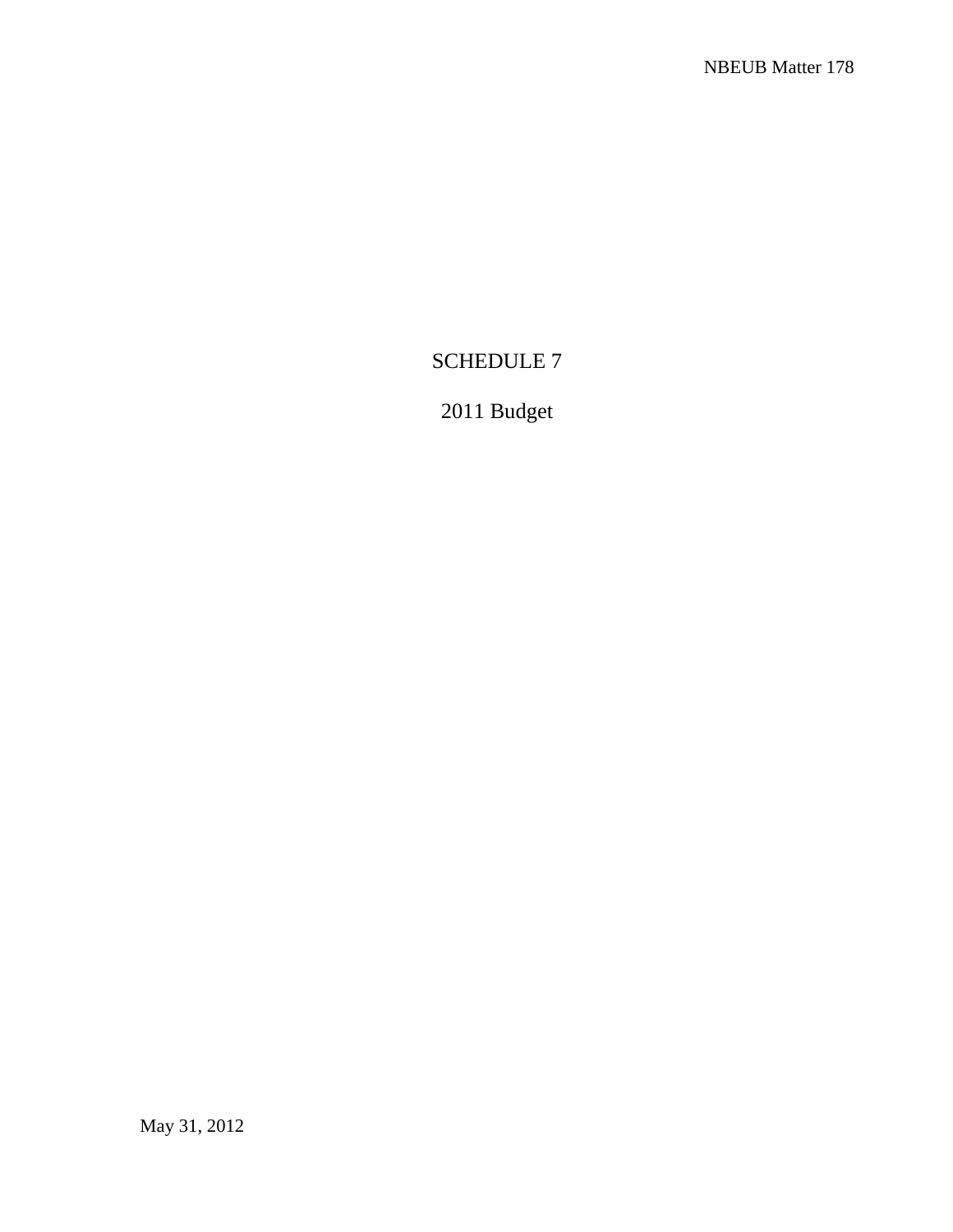**Enbridge Gas New Brunswick** Budget Balance Sheet for Regulatory Purposes As at December 31, 2011

(in thousands of dollars)

| <b>Assets</b>                                                                             |     | 2011    |
|-------------------------------------------------------------------------------------------|-----|---------|
| <b>Regulated Assets</b>                                                                   |     |         |
| Property, Plant and Equipment (Note 1)                                                    |     |         |
| Gas Distributor Plant in Service - Net (includes AFUDC capitalized during 2011 of \$12.6) | \$  | 166,571 |
| <b>Contruction Work In Progress - Gas Distributor Plant</b>                               |     |         |
| <b>Total Property, Plant &amp; Equipment</b>                                              |     | 166.564 |
| <b>Deferred Charges</b>                                                                   |     |         |
| <b>Deferred Development Costs - Net (Note 2)</b>                                          |     | 671     |
| Development O&M Capitalized Costs - Net (Note 3)                                          |     | 106.942 |
| <b>Regulatory Deferral</b>                                                                |     | 176,984 |
| <b>Total Deferred Charges</b>                                                             |     | 284,597 |
| <b>Short Term Investments</b>                                                             |     | 2,955   |
| <b>Total Regulated Assets</b>                                                             |     | 454,116 |
| <b>Non-Ratebase Assets (Note 4)</b>                                                       |     | 18,170  |
| <b>Total Assets</b>                                                                       | \$. | 472,286 |
| <b>Liabilities and Partner's Equity</b>                                                   |     |         |
| <b>Partner's Equity</b>                                                                   | \$  | 225,618 |
| Long-term Advances from Associates and Affiliates (Note 5)                                |     | 227,701 |
| <b>Non-Ratebase Liabilities (Note 6)</b>                                                  |     | 18,967  |
| <b>Total Liabilities and Equity</b>                                                       |     | 472,286 |

**ate Base for Regulatory Purposes –** Note 11 te 12 14 **R Capital Structure for Regulatory Purposes** – No **Financial Statement Effects of Rate Regulation -** Note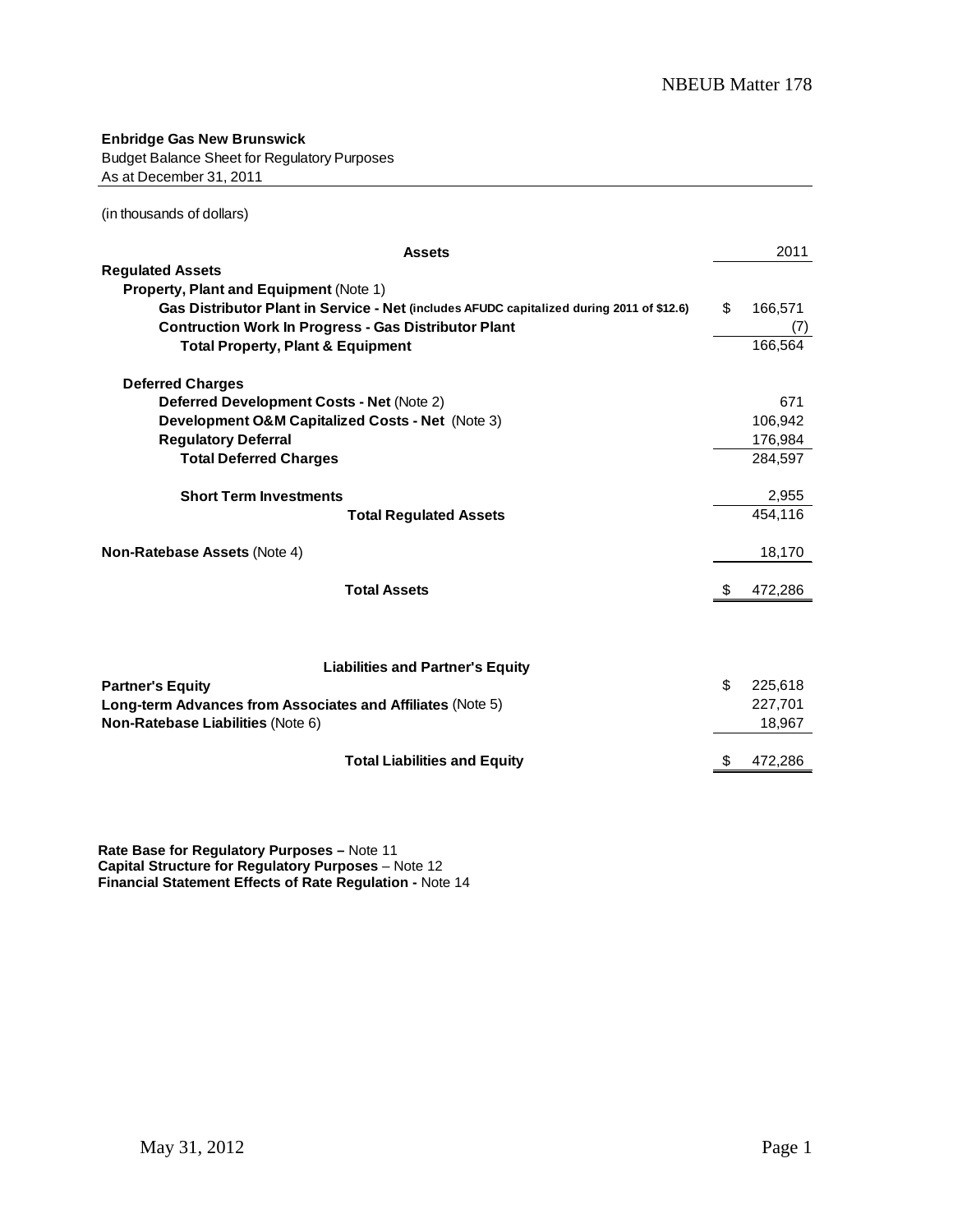### **Enbridge Gas New Brunswick**

Statement of Budgeted Income for Regulatory Purposes For the year ended December 31, 2011

(in thousands of dollars)

|                                                                                | 2011         |
|--------------------------------------------------------------------------------|--------------|
| <b>Revenue</b>                                                                 |              |
| <b>Operating Revenue (Note 7)</b>                                              |              |
| Gas distribution                                                               | \$<br>54,218 |
| Miscellaneous                                                                  | 137          |
| <b>Allowance for Funds Used During Construction</b>                            | 13           |
|                                                                                | 54,368       |
| <b>Installation Services</b>                                                   |              |
| Revenue                                                                        | 4,478        |
| Cost of goods sold                                                             | (3, 562)     |
|                                                                                | 916          |
| <b>Total Revenue</b>                                                           | 55,284       |
|                                                                                |              |
| <b>Expenses</b>                                                                |              |
| <b>Operating Expenses</b>                                                      |              |
| Operating and maintenance expenses (Note 8)                                    | 9,407        |
| Bad debt expense                                                               | 265          |
| Amortization of Property, Plant and Equipment                                  | 6,533        |
| <b>Municipal and Other Taxes</b>                                               | 1,186        |
| Interest on Amounts Due to Associates & Affiliates and Other Interest (Note 9) | 14,137       |
| <b>Amortization of Deferred Development Costs</b>                              | 2,911        |
| <b>Total Expenses</b>                                                          | 34,439       |
| Income before Extraordinary Items, Regulatory Deferral and Return on Rate Base | 20,845       |
| <b>Regulatory Deferral</b>                                                     | 6,445        |
| <b>Regulated Return on Equity (Note 10)</b>                                    | \$<br>27,290 |

 **Details of Affiliate Transactions** – Note 13  **Financial Statement Effects of Rate Regulation -** Note 14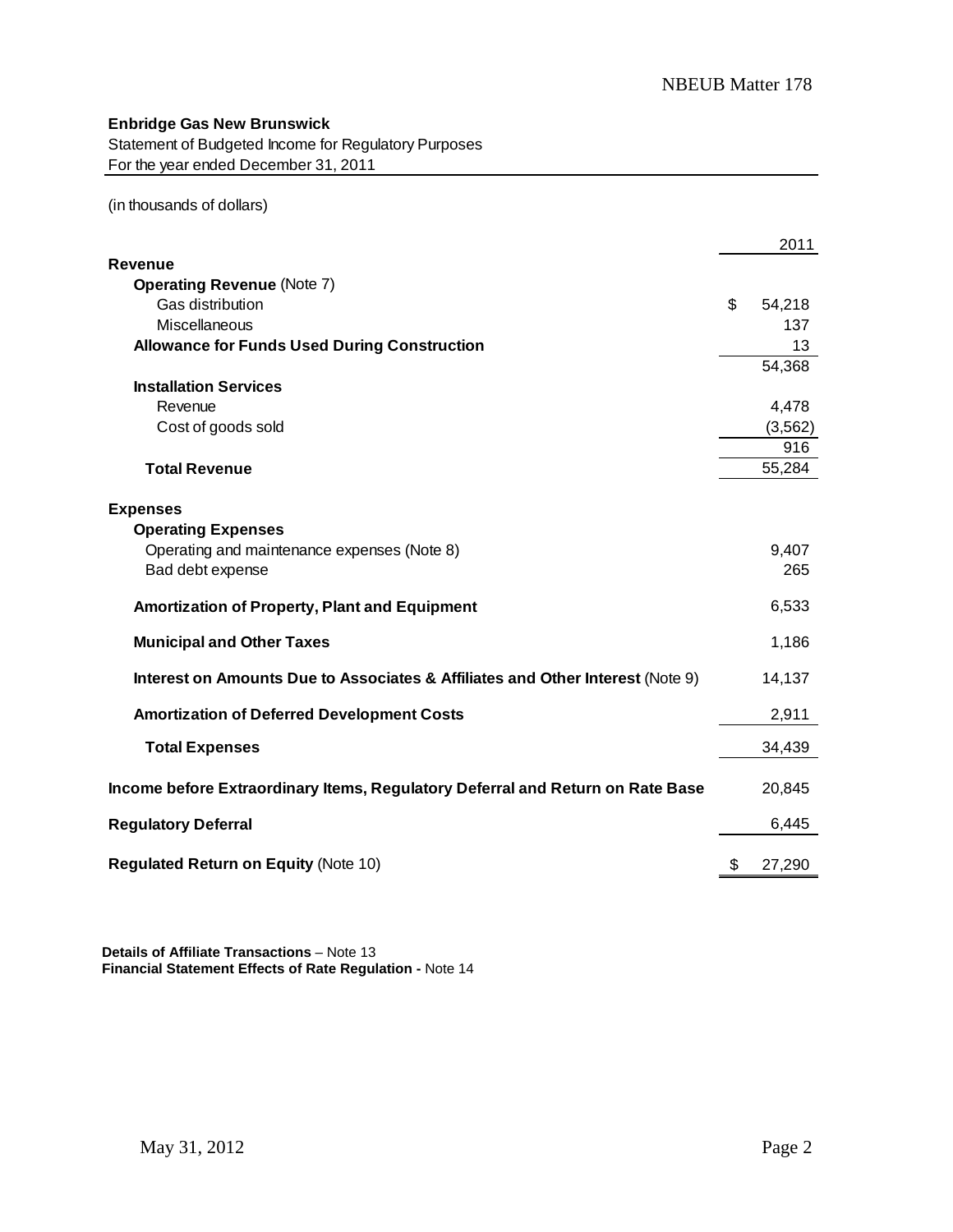Notes to 2011 Budgeted Regulatory Financial Results For the year ended December 31, 2011

### (in thousands of dollars)

### Note 1 **Property, Plant & Equipment**

|                                   |               |    |                    | 2011            |              |
|-----------------------------------|---------------|----|--------------------|-----------------|--------------|
|                                   |               |    | <b>Accumulated</b> | <b>Net Book</b> | Rates of     |
|                                   | Cost          |    | Amortization       | Value           | Amortization |
| Property, plant & equipment       |               |    |                    |                 |              |
| General plant                     |               |    |                    |                 |              |
| Computer hardware & software      | \$<br>3,262   | \$ | (2,409)            | \$<br>853       | 28.80%       |
| Tools and work equipment          | 816           |    | (260)              | 556             | 5.30%        |
| Office furniture and equipment    | 508           |    | (131)              | 377             | 4.40%        |
| Transportation                    | 1,338         |    | (296)              | 1,042           | 11.80%       |
| Communications                    |               |    |                    |                 | 28.80%       |
| Leasehold improvements            | 928           |    | (356)              | 572             | 1            |
| Subtotal                          | 6,852         |    | (3, 452)           | 3,400           |              |
| Distribution plant                |               |    |                    |                 |              |
| Land                              | 375           |    |                    | 375             |              |
| Rights of way and easements       | 166           |    |                    | 166             |              |
| Distribution mains                | 116,630       |    | (16, 226)          | 100,404         | 2.43%        |
| <b>Street services</b>            | 48,965        |    | (9, 137)           | 39,828          | 3.83%        |
| Meters and regulators             | 18,282        |    | (3, 585)           | 14,697          | 3.83%        |
| <b>Stations</b>                   | 11,083        |    | (3, 382)           | 7,701           | 4.40%        |
| Subtotal                          | 195,501       |    | (32, 330)          | 163,171         |              |
| Total plant in service            | 202,353       |    | (35, 782)          | 166,571         |              |
| Construction work in progress     | (7)           |    |                    | (7)             |              |
| Total property, plant & equipment | \$<br>202,346 | \$ | (35, 782)          | \$<br>166,564   |              |

**1 - Amortized over the term of the related leases.**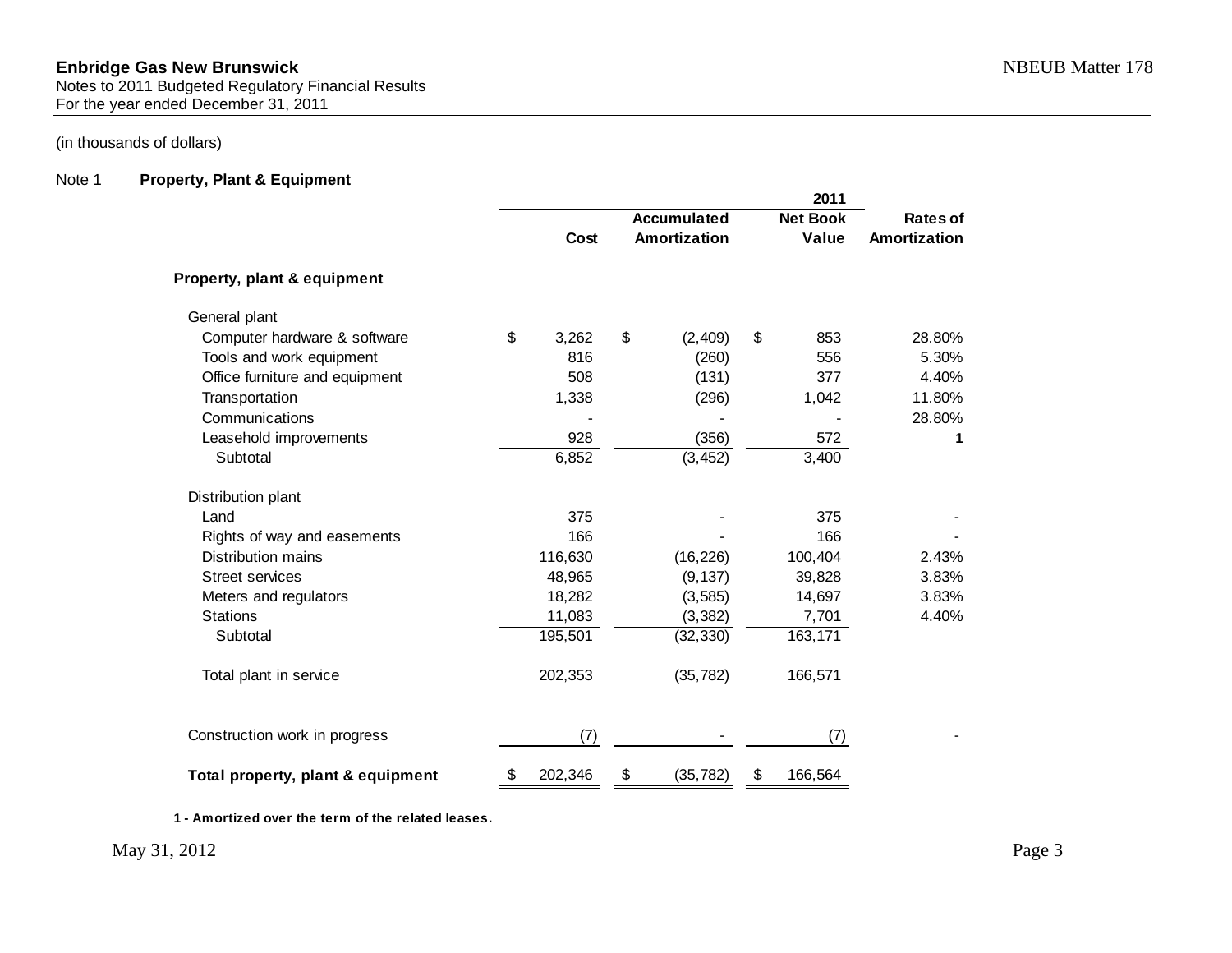Notes to 2011 Budgeted Regulatory Financial Results For the year ended December 31, 2011

### (in thousands of dollars)

### Note 2 **Deferred Development Costs - Net**

|                                          |     |                |    |                             |    | 2011                     |                          |
|------------------------------------------|-----|----------------|----|-----------------------------|----|--------------------------|--------------------------|
|                                          |     | Cost           |    | Accumulated<br>Amortization |    | <b>Net Book</b><br>Value | Rates of<br>Amortization |
| Franchise fee<br>Deferred carrying costs | S   | 1.500<br>1.784 | S  | (938)<br>(1,675)            | \$ | 562<br>109               | 5.00%<br>20.00%          |
| Total deferred development costs, net    | \$. | 3.284          | \$ | (2,613)                     | S  | 671                      |                          |

### Note 3 **Development O&M Capitalized Costs – Net**

|                                              |         |                             | 2011                     |                          |
|----------------------------------------------|---------|-----------------------------|--------------------------|--------------------------|
|                                              | Cost    | Accumulated<br>Amortization | <b>Net Book</b><br>Value | Rates of<br>Amortization |
| Development O&M capitalized costs            | 114.438 | (7.496)                     | 106.942                  | 2.43%                    |
| Total development O&M capitalized costs, net | 114.438 | (7, 496)                    | 106.942                  |                          |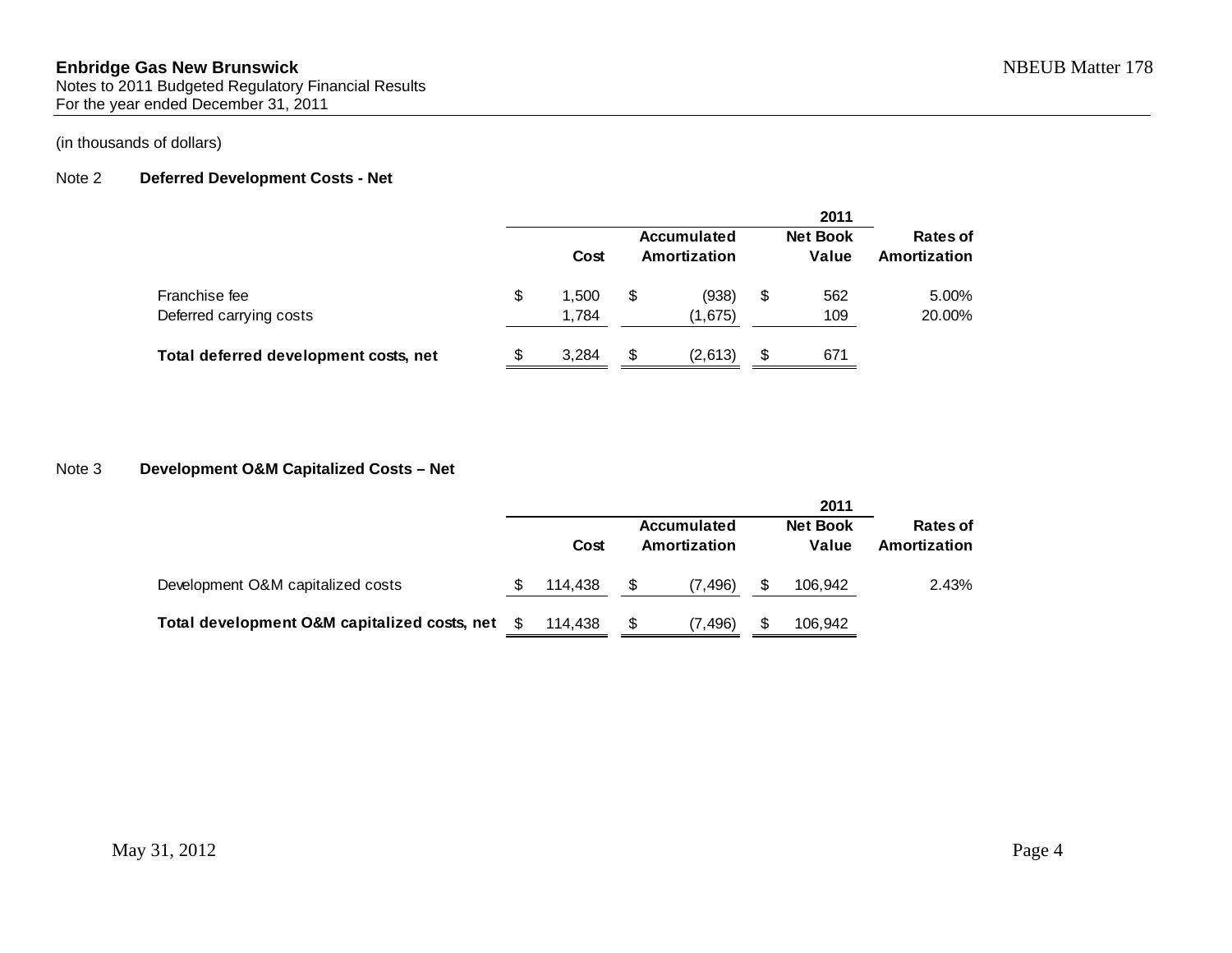#### **Enbridge Gas New Brunswick** NBEUB Matter 178 Notes to 2011 Budgeted Regulatory Financial Results For the year ended December 31, 2011

### (in thousands of dollars)

### Note 4 **Non-Rate Base Assets**

|                                |   | 2011   |
|--------------------------------|---|--------|
| Cash, & Short Term Investments | S |        |
| Accounts Receivable            |   | 14.083 |
| Inventory                      |   | 4,087  |
|                                |   | 18,170 |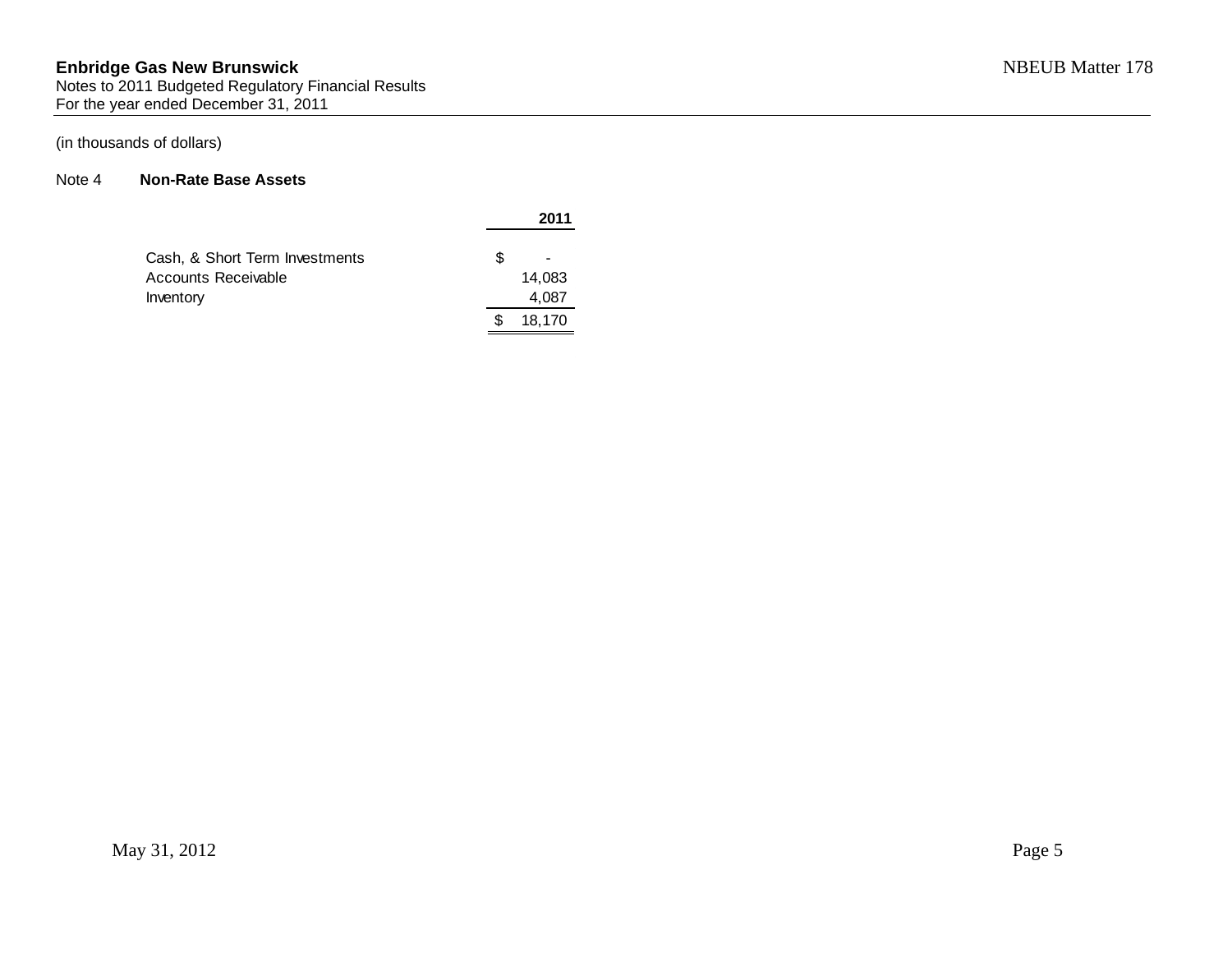### Note 5 **Long-term Advances from Associates and Affiliates**

|                                |                   |                      |               |               | 2011                |           |
|--------------------------------|-------------------|----------------------|---------------|---------------|---------------------|-----------|
|                                |                   |                      |               |               | <b>Cost of Debt</b> |           |
|                                | <b>Issue Date</b> | <b>Maturity Date</b> | Amount        | Enbridge Inc. | <b>EGNB</b>         | Regulated |
| <b>Promissory Note</b>         | 28-Jun-02         | 29-Jun-12            | 6,000         | 6.08%         | 7.89%               | 7.08%     |
| <b>Promissory Note</b>         | 23-Dec-02         | 24-Dec-12            | 7,500         | 6.50%         | 7.41%               | 7.50%     |
| <b>Promissory Note</b>         | 26-Jun-03         | 27-Jun-13            | 13,000        | 5.62%         | 6.96%               | 6.62%     |
| <b>Promissory Note</b>         | 30-Dec-03         | 30-Dec-13            | 14,000        | 5.34%         | 7.14%               | 6.34%     |
| Promissory Note                | 23-Mar-04         | 24-Mar-14            | 14,000        | 5.33%         | 6.69%               | 6.33%     |
| <b>Promissory Note</b>         | 30-Nov-04         | 28-Nov-14            | 21,000        | 5.69%         | 6.95%               | 6.69%     |
| <b>Promissory Note</b>         | 30-Mar-05         | 30-Mar-15            | 6,000         | 5.04%         | 6.93%               | 6.04%     |
| <b>Promissory Note</b>         | 28-Dec-05         | 28-Dec-15            | 14,000        | 4.59%         | 6.53%               | 5.59%     |
| <b>Promissory Note</b>         | 19-Dec-06         | 19-Dec-16            | 21,000        | 4.82%         | 6.52%               | 5.82%     |
| <b>Promissory Note</b>         | 20-Dec-07         | 20-Dec-17            | 29,000        | 5.54%         | 5.85%               | 6.54%     |
| <b>Promissory Note</b>         | 19-Dec-08         | 19-Dec-13            | 15,000        | 6.85%         | 7.85%               | 7.85%     |
| Promissory Note                | 25-Jun-09         | 25-Jun-14            | 25,000        | 4.37%         | 5.37%               | 5.37%     |
| Promissory Note                | 9-Dec-09          | 9-Dec-19             | 21,000        | 4.63%         | 5.63%               | 5.63%     |
| <b>Promissory Note</b>         | 31-Aug-10         | 31-Aug-20            | 12,000        | 4.63%         | 5.63%               | 5.63%     |
| <b>Promissory Note</b>         | 9-Dec-10          | 9-Dec-20             | 8,201         | 4.63%         | 5.63%               | 5.63%     |
| <b>Promissory Note</b>         | 9-Dec-11          | 9-Dec-21             | 1,000         | 4.63%         | 5.63%               | 5.63%     |
| Total long-term advances       |                   |                      |               |               |                     |           |
| from associates and affiliates |                   |                      | \$<br>227,701 | 5.24%         | 6.43%               | 6.24%     |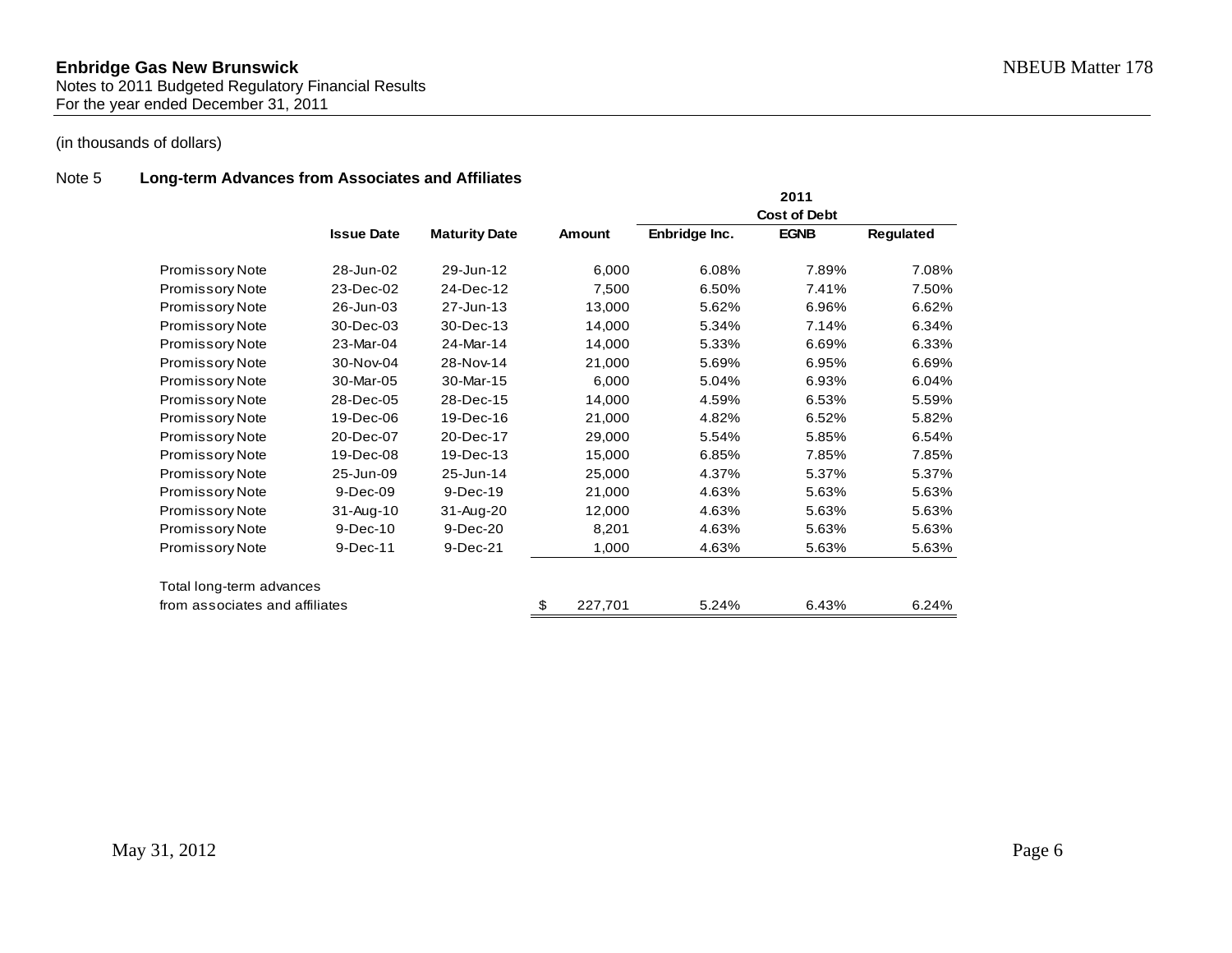#### Note 6 **Non-Ratebase Liabilities**

| Short Term Indebtedness                        | £. | 667    |
|------------------------------------------------|----|--------|
| <b>Accounts Payable</b>                        |    | 15.941 |
| Long Term Deferred Post Employment Liabilities |    | 2,359  |
|                                                |    | 18.967 |

**2011**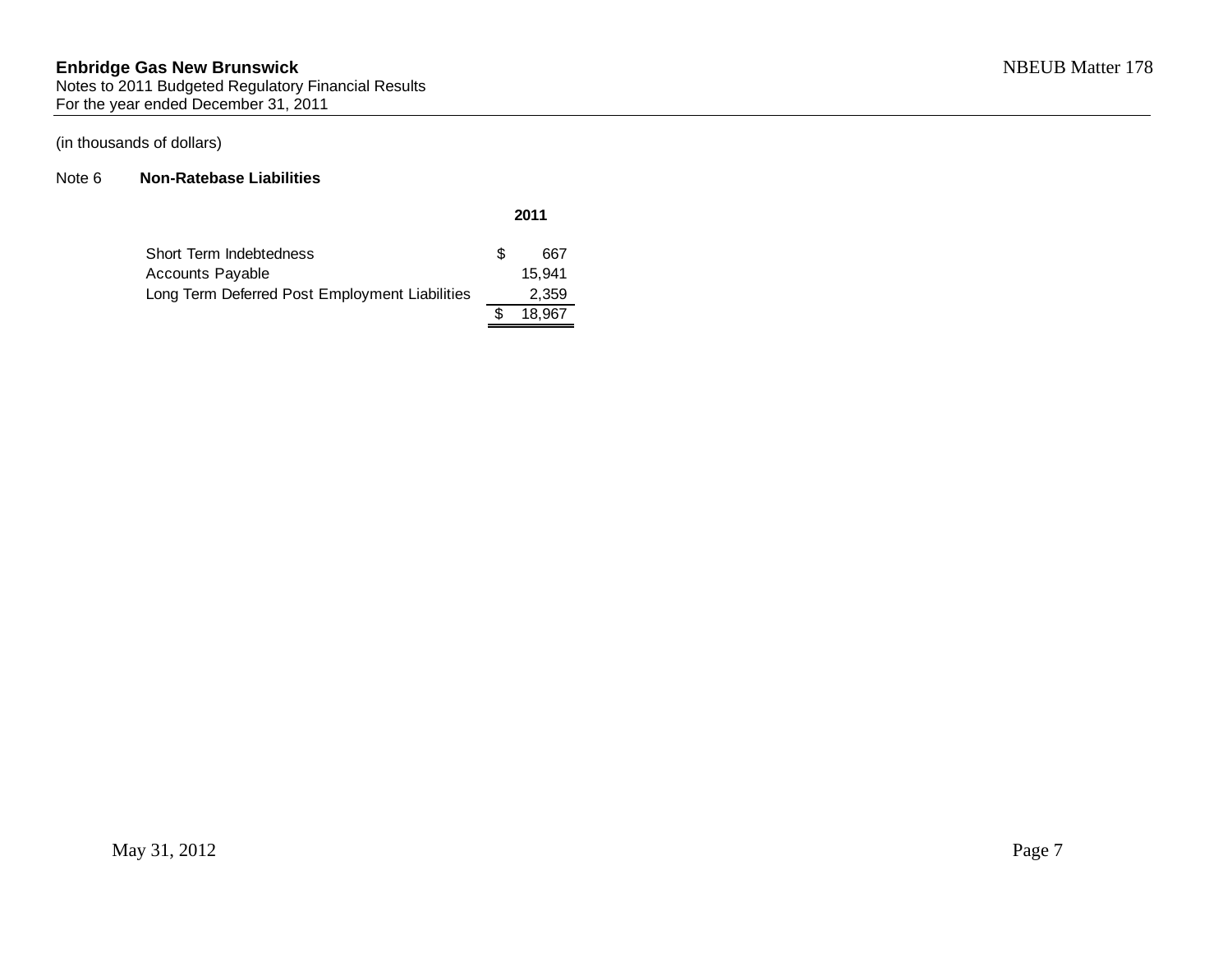### Note 7 **Operating Revenue**

#### a**. Gas Distribution**

|                                                                                        |                  | 2011         |                                    |
|----------------------------------------------------------------------------------------|------------------|--------------|------------------------------------|
|                                                                                        | <b>Revenue</b>   |              | <b>Customers Throughput</b><br>TJs |
| Small general service (SGS)                                                            | \$<br>12,642     | 9,905        | 956                                |
| General service (GS)<br>Contract general service (CGS)                                 | 14,567<br>16,001 | 1.415<br>321 | 1,084<br>1,216                     |
| Contract large general service (CLGS-LFO)<br>Contract large general service (CLGS-HFO) | 9,142<br>1,698   | 27<br>8      | 1,444<br>1,094                     |
| Contract large volume off peak (CLVOPS)<br>Off peak service                            | 167              | 15           | 20                                 |
| Total                                                                                  | \$<br>54,218     | 11,691       | 5,814                              |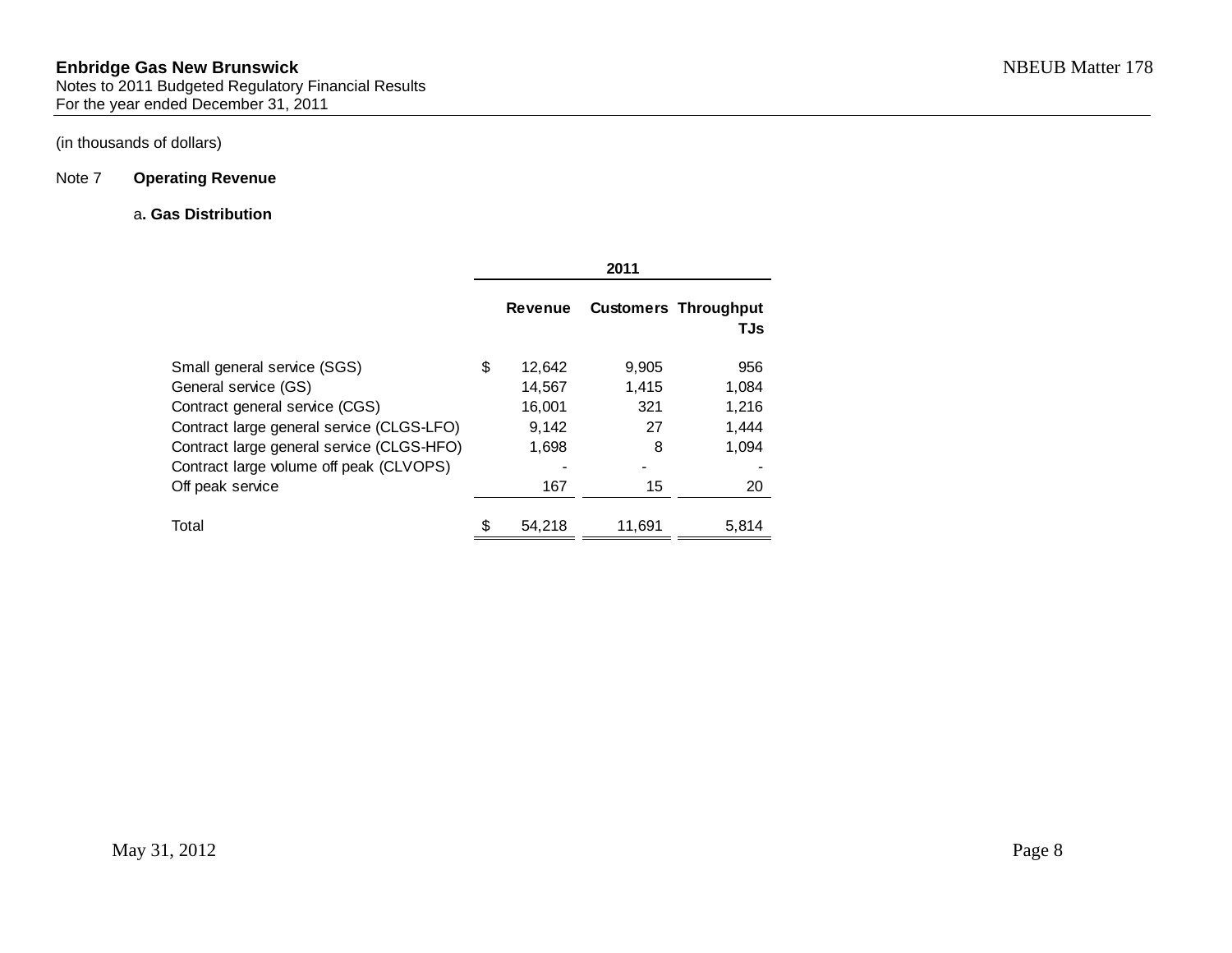### Note 7 **Operating Revenue (continued)**

#### **b. Miscellaneous**

|                                                             |     | 2011      |
|-------------------------------------------------------------|-----|-----------|
| Agent billing and collection<br>Other miscellaneous revenue | \$. | 131<br>ิค |
| Total miscellaneous                                         | ß.  | 137       |

### **Details of Agent Billing and Collection Revenues**

|  | (in dollars) |  |
|--|--------------|--|
|  |              |  |

| Agent billing and collection               |   |         |
|--------------------------------------------|---|---------|
| Small general service (SGS)                | S | 95,482  |
| General service (GS)                       |   | 21,037  |
| Contract general service (CGS)             |   | 13,001  |
| Agent billing                              |   |         |
| Contract large general service (CLGS-LFO)  |   | 1,244   |
| Contract large general service (CLGS-HFO)  |   | 288     |
| Contract large volume service (CLVOPS)     |   |         |
| Off peak service (OPS)                     |   | 420     |
|                                            |   |         |
| Total agent billing and collection revenue |   | 131.473 |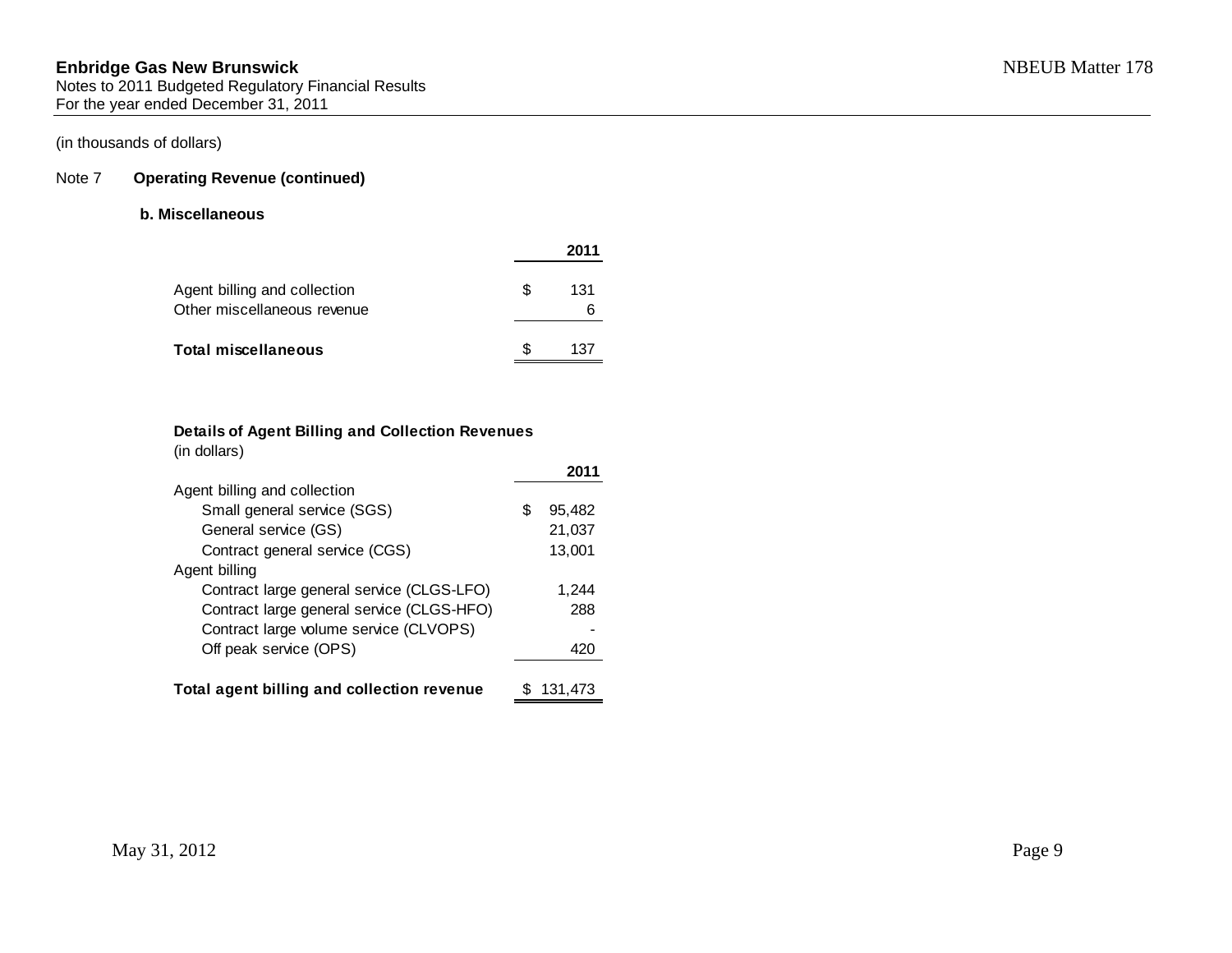Notes to 2011 Budgeted Regulatory Financial Results For the year ended December 31, 2011

### (in thousands of dollars)

### Note 8 **Operating and Maintenance Expenses**

|                                           | 2011        |
|-------------------------------------------|-------------|
|                                           |             |
| Corporate management                      | \$<br>1,099 |
| Corporate administration                  | 1,079       |
| Financial reporting                       | 785         |
| Information technology                    | 982         |
| Regulatory & upstream                     | 1,572       |
| Sales & marketing                         | 8,246       |
| Distribution & maintanance                | 6,071       |
| Customer care                             | 1,374       |
| Human resources                           | 2,092       |
| Gas transportation and related activities | 1,170       |
|                                           |             |
| Total                                     | 24,470      |
| <b>Capitalized to:</b>                    |             |
| Property, plant & equipment               | 3,895       |
| Development O&M capitalized costs         | 11,168      |
|                                           |             |
| <b>Total capitalized</b>                  | 15,063      |
| Total                                     | \$<br>9,407 |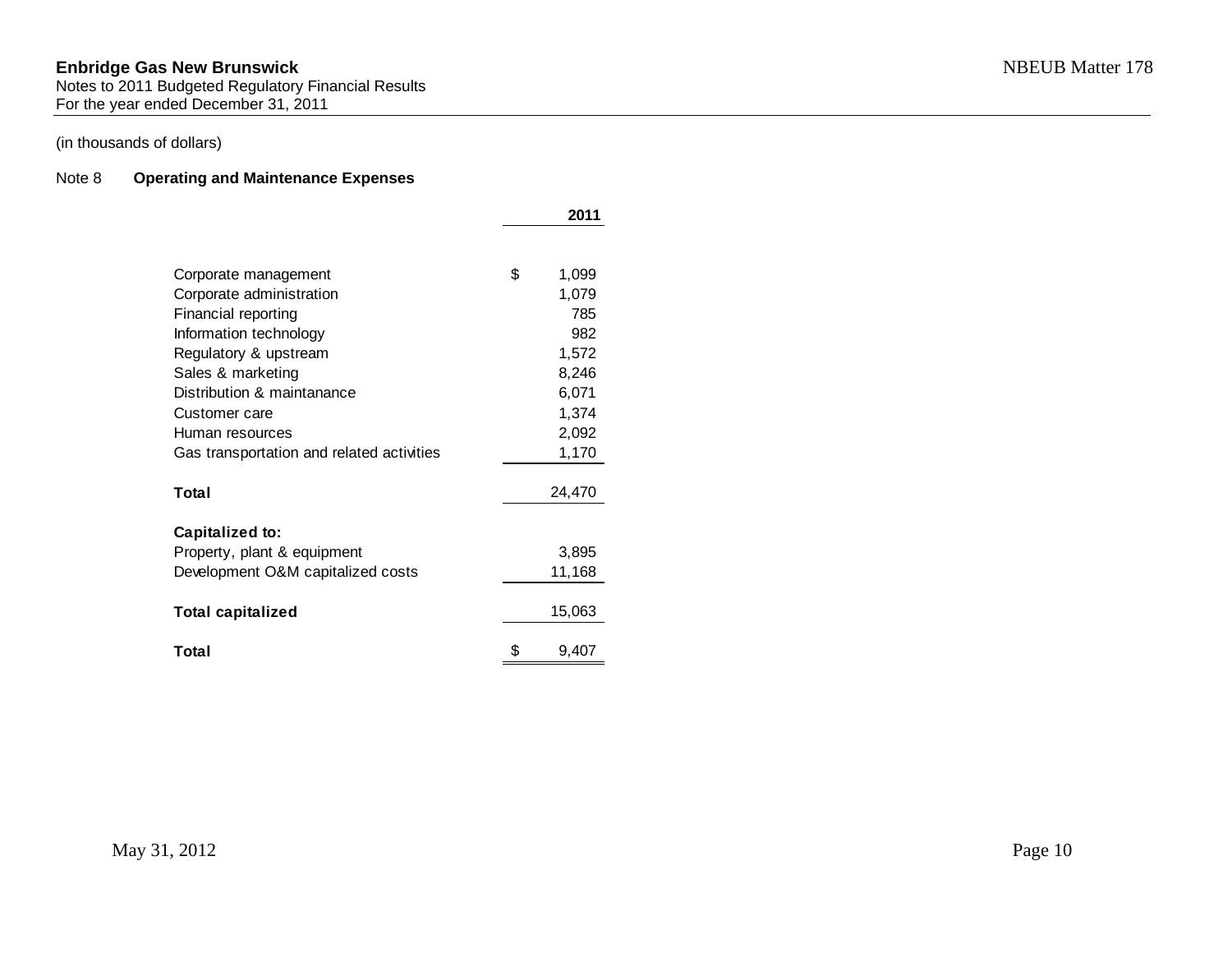# Note 9 **Interests on Amounts Due to Associates & Affiliates and Other Interest**

|                                                                                                    |     | 2011   |
|----------------------------------------------------------------------------------------------------|-----|--------|
| Interest on long-term debt<br>AIDC - allowance for funds used during construction (debt component) | \$. | 14.137 |
| Total interest on amounts due to associates & affiliates and other interest                        |     | 14.141 |

## Note 10 **Regulated Returns on Equity**

|                                                                                                      |   | 2011   |
|------------------------------------------------------------------------------------------------------|---|--------|
| Regulated return on equity<br>AEDC - allowance for funds used during construction (equity component) | S | 27.281 |
| Total regulated return on equity                                                                     |   | 27.290 |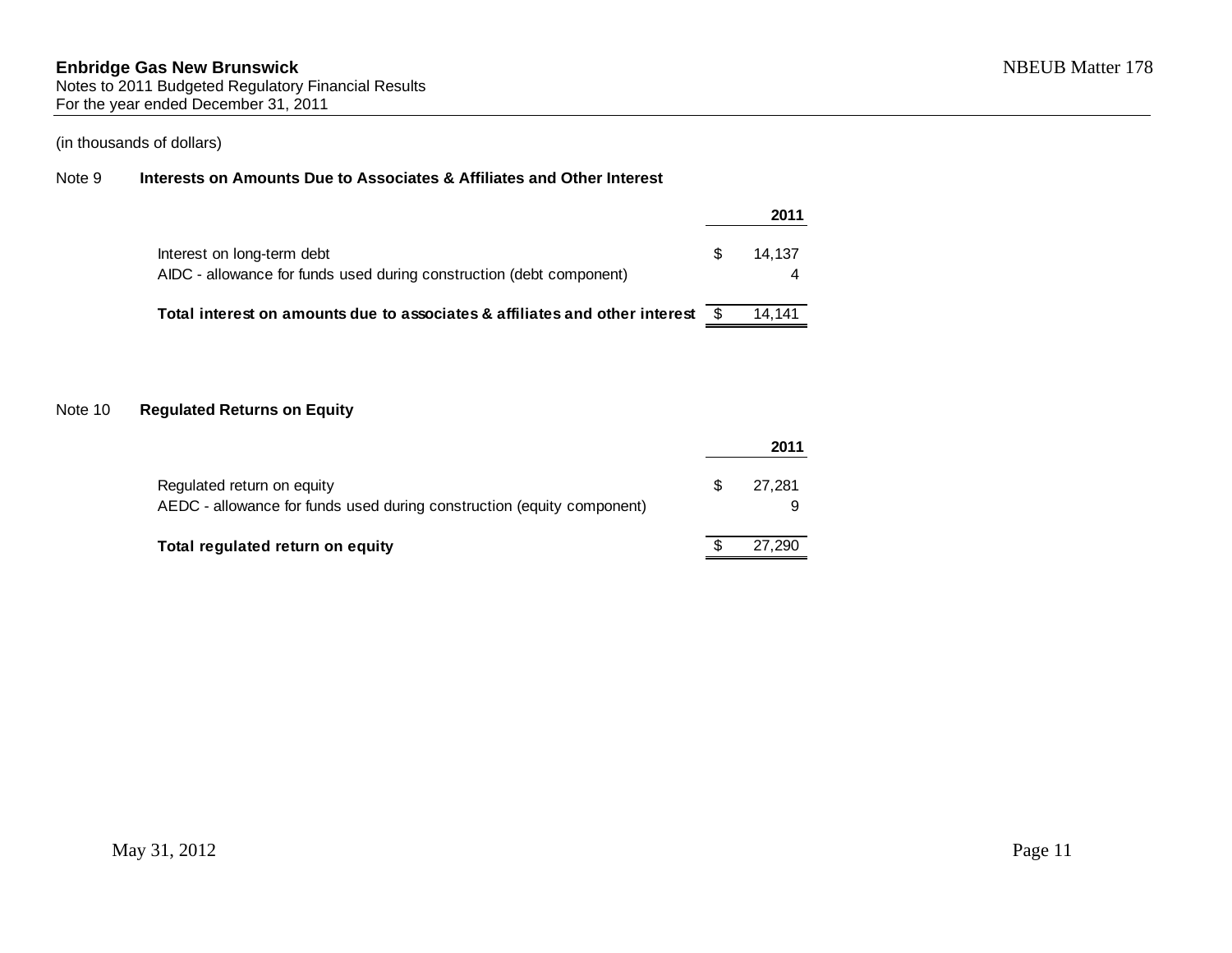### (in thousands of dollars)

### Note 11 **Rate Base for Regulatory Purposes**

| Cost                              | \$<br>202,353 |  |  |  |
|-----------------------------------|---------------|--|--|--|
| Accumulated amortization          | (35, 782)     |  |  |  |
| Net                               | 166,571       |  |  |  |
| <b>Deferred charges</b>           |               |  |  |  |
| Franchise fee, at cost            | 1,500         |  |  |  |
| Accumulated amortization          | (938)         |  |  |  |
| Net                               | 562           |  |  |  |
| Development O&M capitalized costs | 114,438       |  |  |  |
| Accumulated amortization          | (7, 496)      |  |  |  |
| Net                               | 106,942       |  |  |  |
| Deferred carrying costs, at cost  | 1,784         |  |  |  |
| Accumulated amortization          | (1,675)       |  |  |  |
| Net                               | 109           |  |  |  |
| Deferral account                  | 176,984       |  |  |  |
| <b>Total deferred charges</b>     | 284,597       |  |  |  |
| <b>Term deposit</b>               | 2,955         |  |  |  |
| <b>Working capital allowance</b>  | 1,327         |  |  |  |
| <b>Total rate base</b>            | \$<br>455,450 |  |  |  |
| Average rate base                 | \$<br>440,578 |  |  |  |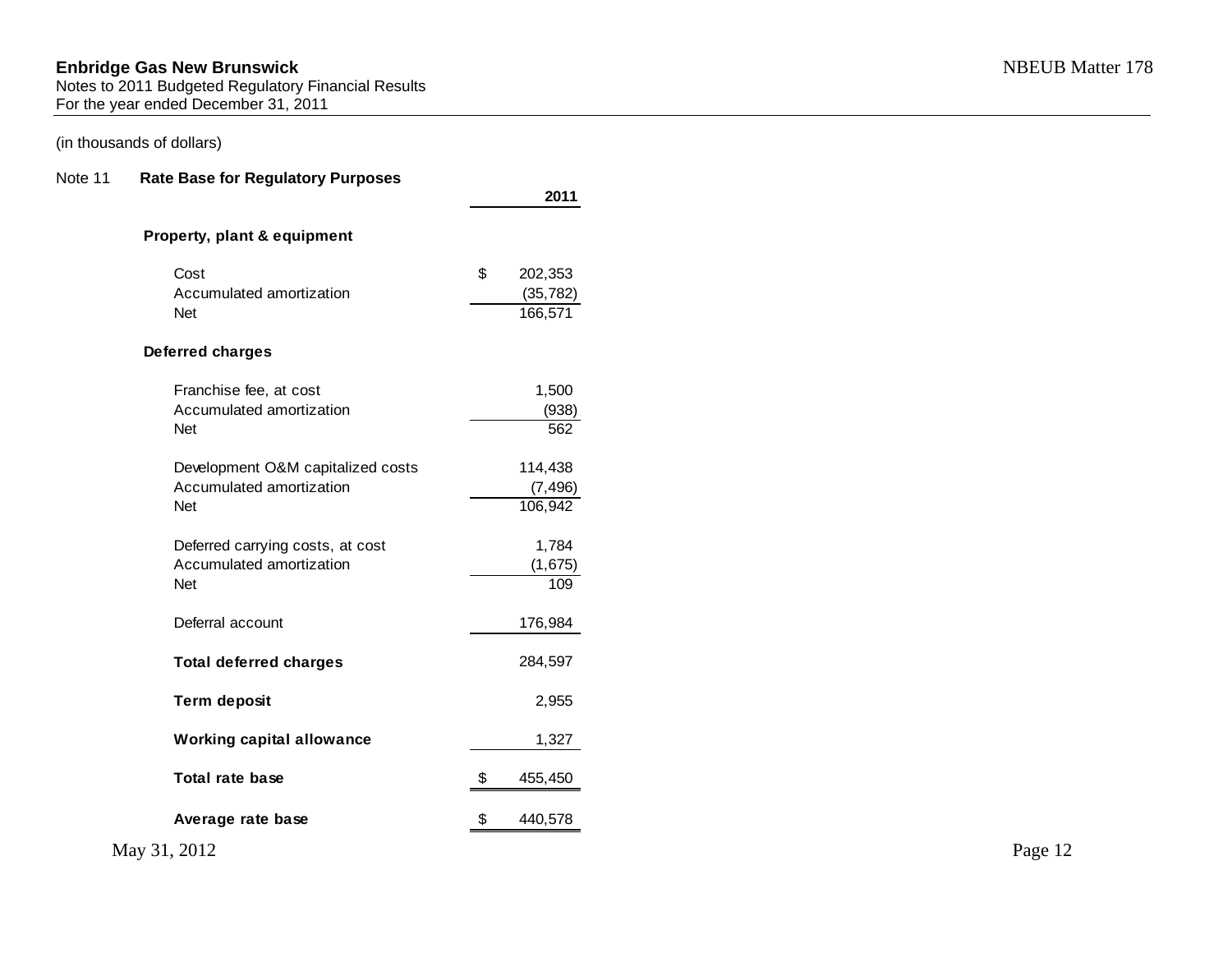Notes to 2011 Budgeted Regulatory Financial Results For the year ended December 31, 2011

### (in thousands of dollars)

### Note 12 **Capital Structure for Regulatory Purposes**

|                          |    | 2011    |
|--------------------------|----|---------|
| <b>Capital structure</b> |    |         |
| Long-term debt           | \$ | 227,701 |
| Equity                   |    | 225,618 |
| Total                    | S  | 453,319 |
|                          |    |         |

### **Capital structure percentage**

| Long-term debt | 50.23%  |
|----------------|---------|
| Equity         | 49.77%  |
| Total          | 100.00% |

### **Capital structure average percentage for regulatory purposes**

| Long-term debt | 51.10%  |
|----------------|---------|
| Equity         | 48.90%  |
| Total          | 100.00% |

### **Weighted cost of capital for regulatory purposes**

| Long-term debt | 3.19% |
|----------------|-------|
| Equity         | 6.23% |
| Total          | 9.42% |
|                |       |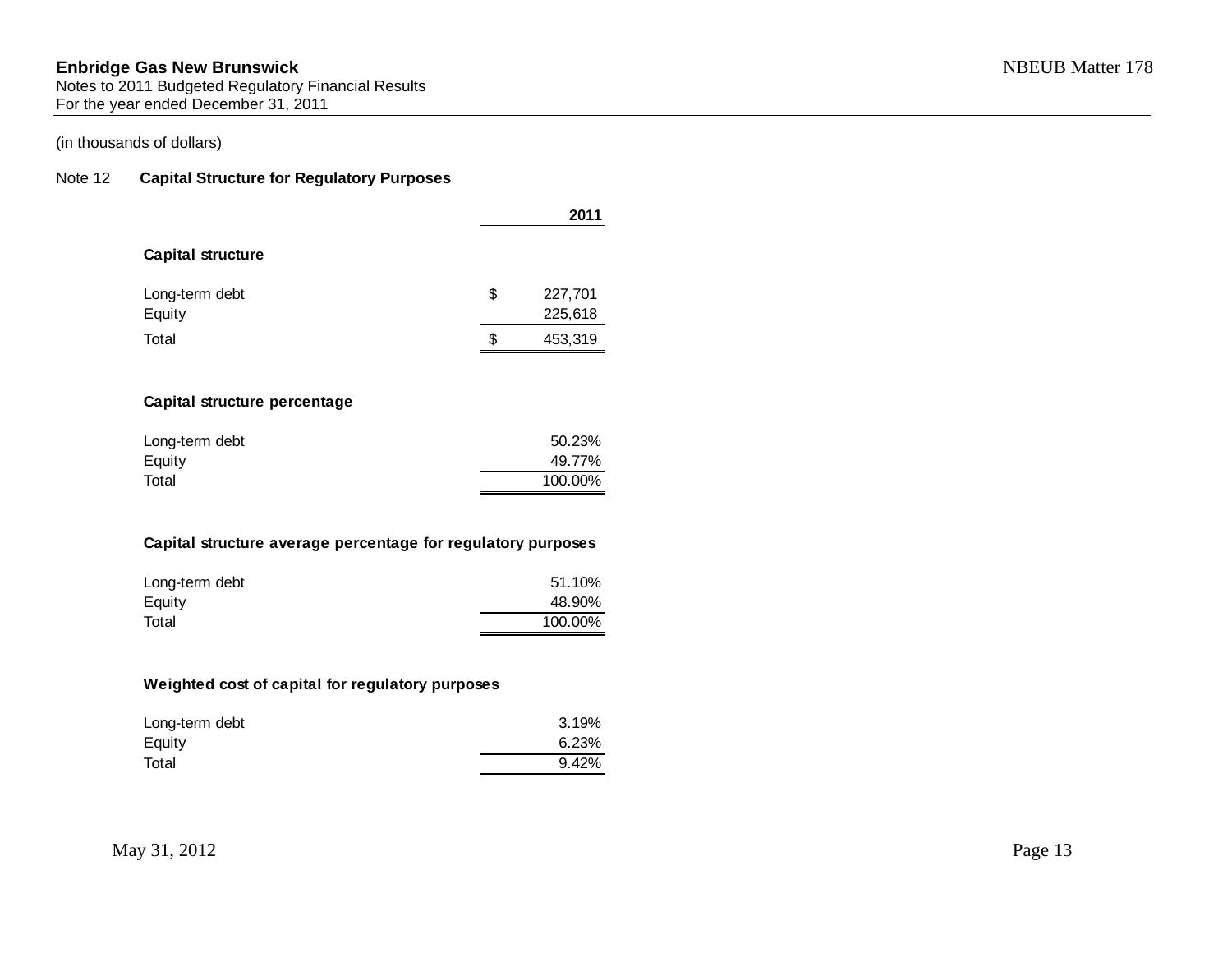#### Note 13 **Details of Affiliate Transactions**

| <b>Consulting and Services</b>          | Enbridge<br><b>Operational</b><br><b>Services</b> |                          | <b>Enbridge Gas</b><br><b>Distribution</b><br>Enbridge Inc.<br>Inc. |       |      |     | <b>Total Affiliate</b><br>Total<br>Consulting<br>Gazifère Inc.<br>and Services |                          | <b>Affiliate</b><br><b>Expenditure as</b><br><b>Percent of</b><br>Total<br><b>Consulting and</b><br>Consulting<br>and Services<br><b>Services</b> |       |    |       |       |
|-----------------------------------------|---------------------------------------------------|--------------------------|---------------------------------------------------------------------|-------|------|-----|--------------------------------------------------------------------------------|--------------------------|---------------------------------------------------------------------------------------------------------------------------------------------------|-------|----|-------|-------|
| For the period ending December 31, 2011 |                                                   |                          |                                                                     |       |      |     |                                                                                |                          |                                                                                                                                                   |       |    |       |       |
| Corporate management                    | \$                                                |                          | $-$ \$                                                              | 186   | - \$ | 48  | -\$                                                                            | $\sim$                   | \$                                                                                                                                                | 234   | \$ | 364   | 64%   |
| Sales & marketing                       |                                                   |                          |                                                                     |       |      |     |                                                                                |                          |                                                                                                                                                   |       |    | 1,215 | $0\%$ |
| Human resources                         |                                                   | $\overline{\phantom{a}}$ |                                                                     | 422   |      | 106 |                                                                                | $\blacksquare$           |                                                                                                                                                   | 528   |    | 692   | 76%   |
| Distribution & maintenance              |                                                   |                          |                                                                     | 62    |      | 125 |                                                                                | $\overline{\phantom{0}}$ |                                                                                                                                                   | 187   |    | 1,135 | 16%   |
| Budget & regulatory                     |                                                   |                          |                                                                     |       |      |     |                                                                                | $\blacksquare$           |                                                                                                                                                   |       |    | 1,450 | $0\%$ |
| Financial reporting                     |                                                   | $\overline{\phantom{a}}$ |                                                                     | 77    |      | 20  |                                                                                |                          |                                                                                                                                                   | 97    |    | 251   | 39%   |
| Customer care                           |                                                   | $\blacksquare$           |                                                                     |       |      | 13  |                                                                                | 660                      |                                                                                                                                                   | 673   |    | 685   | 98%   |
| Corporate administration                |                                                   |                          |                                                                     | 1,650 |      | 3   |                                                                                |                          |                                                                                                                                                   | 1,653 |    | 1,653 | 100%  |
| Gas transportation & related            |                                                   | 104                      |                                                                     |       |      |     |                                                                                | -                        |                                                                                                                                                   | 104   |    | 109   | 95%   |
| Information technology                  |                                                   | $\overline{\phantom{a}}$ |                                                                     | 150   |      | 221 |                                                                                | $\overline{\phantom{a}}$ |                                                                                                                                                   | 371   |    | 502   | 74%   |
| Total                                   |                                                   | 104                      | - \$                                                                | 2,547 | -\$  | 536 | \$                                                                             | 660                      | \$                                                                                                                                                | 3,847 | S  | 8,056 | 48%   |